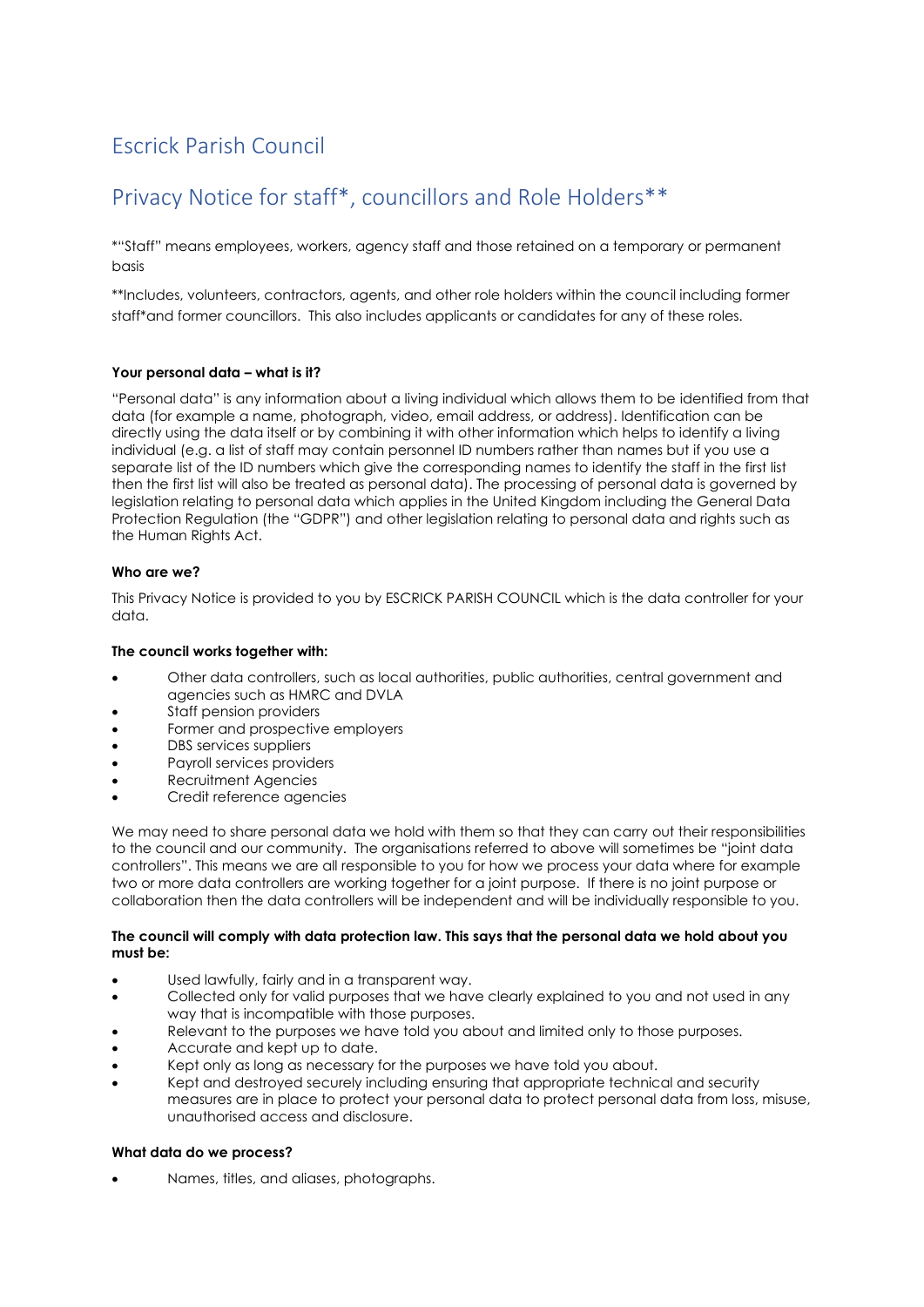- Start date / leaving date
- Contact details such as telephone numbers, addresses, and email addresses.
- Where they are relevant to our legal obligations, or where you provide them to us, we may process information such as gender, age, date of birth, marital status, nationality, education/work history, academic/professional qualifications, employment details, hobbies, family composition, and dependants.
- Non-financial identifiers such as passport numbers, driving licence numbers, vehicle registration numbers, taxpayer identification numbers, staff identification numbers, tax reference codes, and national insurance numbers.
- Financial identifiers such as bank account numbers, payment card numbers, payment/transaction identifiers, policy numbers, and claim numbers.
- Financial information such as National Insurance number, pay and pay records, tax code, tax and benefits contributions, expenses claimed.
- Other operational personal data created, obtained, or otherwise processed in the course of carrying out our activities, including but not limited to, CCTV footage, recordings of telephone conversations, IP addresses and website visit histories, logs of visitors, and logs of accidents, injuries and insurance claims.
- Next of kin and emergency contact information
- Recruitment information (including copies of right to work documentation, references and other information included in a CV or cover letter or as part of the application process and referral source (e.g. agency, staff referral))
- Location of employment or workplace.
- Other staff data (not covered above) including; level, performance management information, languages and proficiency; licences/certificates, immigration status; employment status; information for disciplinary and grievance proceedings; and personal biographies.
- CCTV footage and other information obtained through electronic means such as swipecard records.
- Information about your use of our information and communications systems.

# **We use your personal data for some or all of the following purposes: -**

Please note: We need all the categories of personal data in the list above primarily to allow us to perform our contract with you and to enable us to comply with legal obligations.

- Making a decision about your recruitment or appointment.
- Determining the terms on which you work for us.
- Checking you are legally entitled to work in the UK.
- Paying you and, if you are an employee, deducting tax and National Insurance contributions.
- Providing any contractual benefits to you
- Liaising with your pension provider.
- Administering the contract we have entered into with you.
- Management and planning, including accounting and auditing.
- Conducting performance reviews, managing performance and determining performance requirements.
- Making decisions about salary reviews and compensation.
- Assessing qualifications for a particular job or task, including decisions about promotions.
- Conducting grievance or disciplinary proceedings.
- Making decisions about your continued employment or engagement.
- Making arrangements for the termination of our working relationship.
- Education, training and development requirements.
- Dealing with legal disputes involving you, including accidents at work.
- Ascertaining your fitness to work.
- Managing sickness absence.
- Complying with health and safety obligations.
- To prevent fraud.
- To monitor your use of our information and communication systems to ensure compliance with our IT policies.
- To ensure network and information security, including preventing unauthorised access to our computer and electronic communications systems and preventing malicious software distribution.
- To conduct data analytics studies to review and better understand employee retention and attrition rates.
- Equal opportunities monitoring.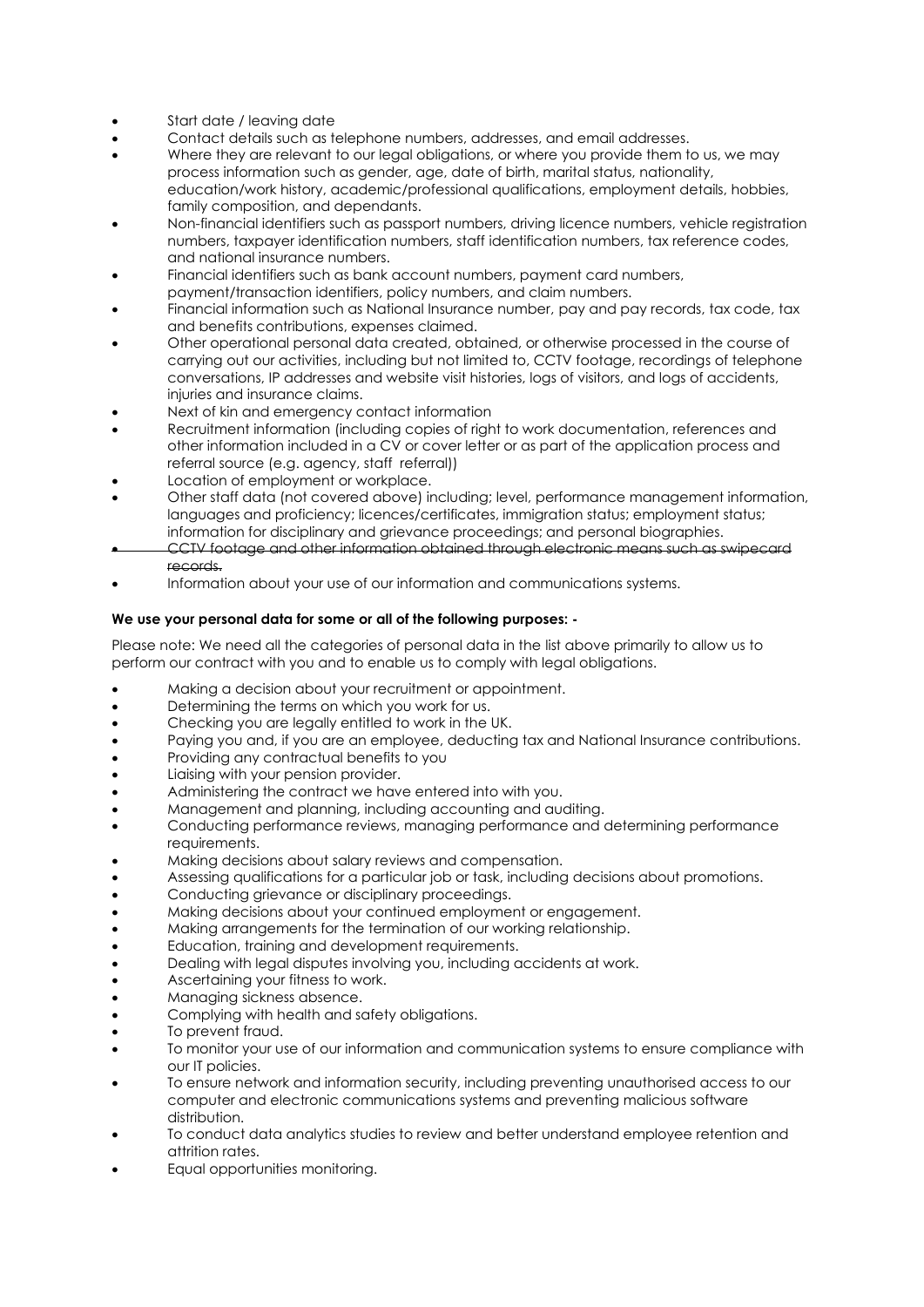- To undertake activity consistent with our statutory functions and powers including any delegated functions.
- To maintain our own accounts and records;
- To seek your views or comments;
- To process a job application;
- To administer councillors' interests
- To provide a reference.

# Our processing may also include the use of CCTV systems for monitoring purposes.

Some of the above grounds for processing will overlap and there may be several grounds which justify our use of your personal data.

We will only use your personal data when the law allows us to. Most commonly, we will use your personal data in the following circumstances:

- Where we need to perform the contract we have entered into with you.
- Where we need to comply with a legal obligation.

We may also use your personal data in the following situations, which are likely to be rare:

- Where we need to protect your interests (or someone else's interests).
- Where it is needed in the public interest [or for official purposes].

## **How we use sensitive personal data**

- We may process sensitive personal data relating to staff, councillors and role holders including, as appropriate:
	- information about your physical or mental health or condition in order to monitor sick leave and take decisions on your fitness for work;
	- your racial or ethnic origin or religious or similar information in order to monitor compliance with equal opportunities legislation;
	- in order to comply with legal requirements and obligations to third parties.
- These types of data are described in the GDPR as "Special categories of data" and require higher levels of protection. We need to have further justification for collecting, storing and using this type of personal data.
- We may process special categories of personal data in the following circumstances:
	- In limited circumstances, with your explicit written consent.
	- Where we need to carry out our legal obligations.
	- Where it is needed in the public interest, such as for equal opportunities monitoring or in relation to our pension scheme.
	- Where it is needed to assess your working capacity on health grounds, subject to appropriate confidentiality safeguards.
- Less commonly, we may process this type of personal data where it is needed in relation to legal claims or where it is needed to protect your interests (or someone else's interests) and you are not capable of giving your consent, or where you have already made the information public.

# **Do we need your consent to process your sensitive personal data?**

- We do not need your consent if we use your sensitive personal data in accordance with our rights and obligations in the field of employment and social security law.
- In limited circumstances, we may approach you for your written consent to allow us to process certain sensitive personal data. If we do so, we will provide you with full details of the personal data that we would like and the reason we need it, so that you can carefully consider whether you wish to consent.
- You should be aware that it is not a condition of your contract with us that you agree to any request for consent from us.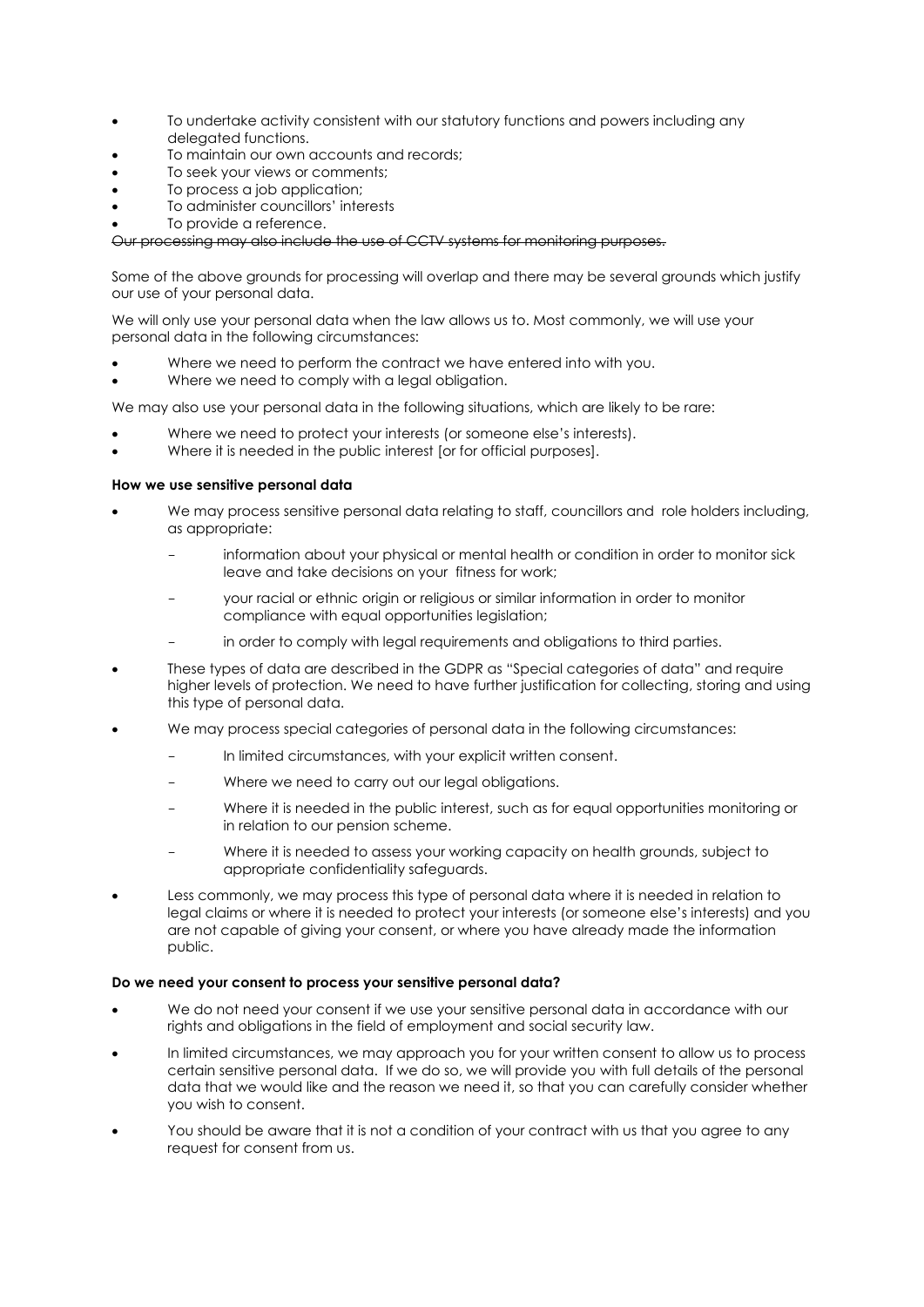## **Information about criminal convictions**

- We may only use personal data relating to criminal convictions where the law allows us to do so. This will usually be where such processing is necessary to carry out our obligations and provided we do so in line with our data protection policy.
- Less commonly, we may use personal data relating to criminal convictions where it is necessary in relation to legal claims, where it is necessary to protect your interests (or someone else's interests) and you are not capable of giving your consent, or where you have already made the information public.
- We will only collect personal data about criminal convictions if it is appropriate given the nature of the role and where we are legally able to do so. Where appropriate, we will collect personal data about criminal convictions as part of the recruitment process or we may be notified of such personal data directly by you in the course of you working for us.

# **What is the legal basis for processing your personal data?**

Some of our processing is necessary for compliance with a legal obligation.

We may also process data if it is necessary for the performance of a contract with you, or to take steps to enter into a contract.

We will also process your data in order to assist you in fulfilling your role in the council including administrative support or if processing is necessary for compliance with a legal obligation.

## **Sharing your personal data**

Your personal data will only be shared with third parties including other data controllers where it is necessary for the performance of the data controllers' tasks or where you first give us your prior consent. It is likely that we will need to share your data with:

- Our agents, suppliers and contractors. For example, we may ask a commercial provider to manage our HR/ payroll functions , or to maintain our database software;
- Other persons or organisations operating within local community.
- Other data controllers, such as local authorities, public authorities, central government and agencies such as HMRC and DVLA
- Staff pension providers
- Former and prospective employers
- DBS services suppliers
- Payroll services providers
- Recruitment Agencies
- Credit reference agencies
- Professional advisors
- Trade unions or employee representatives

#### **How long do we keep your personal data?**

We will keep some records permanently if we are legally required to do so. We may keep some other records for an extended period of time. For example, it is currently best practice to keep financial records for a minimum period of 8 years to support HMRC audits or provide tax information. We may have legal obligations to retain some data in connection with our statutory obligations as a public authority. The council is permitted to retain data in order to defend or pursue claims. In some cases the law imposes a time limit for such claims (for example 3 years for personal injury claims or 6 years for contract claims). We will retain some personal data for this purpose as long as we believe it is necessary to be able to defend or pursue a claim. In general, we will endeavour to keep data only for as long as we need it. This means that we will delete it when it is no longer needed.

#### **Your responsibilities**

It is important that the personal data we hold about you is accurate and current. Please keep us informed if your personal data changes during your working relationship with us.

# **Your rights in connection with personal data**

You have the following rights with respect to your personal data: -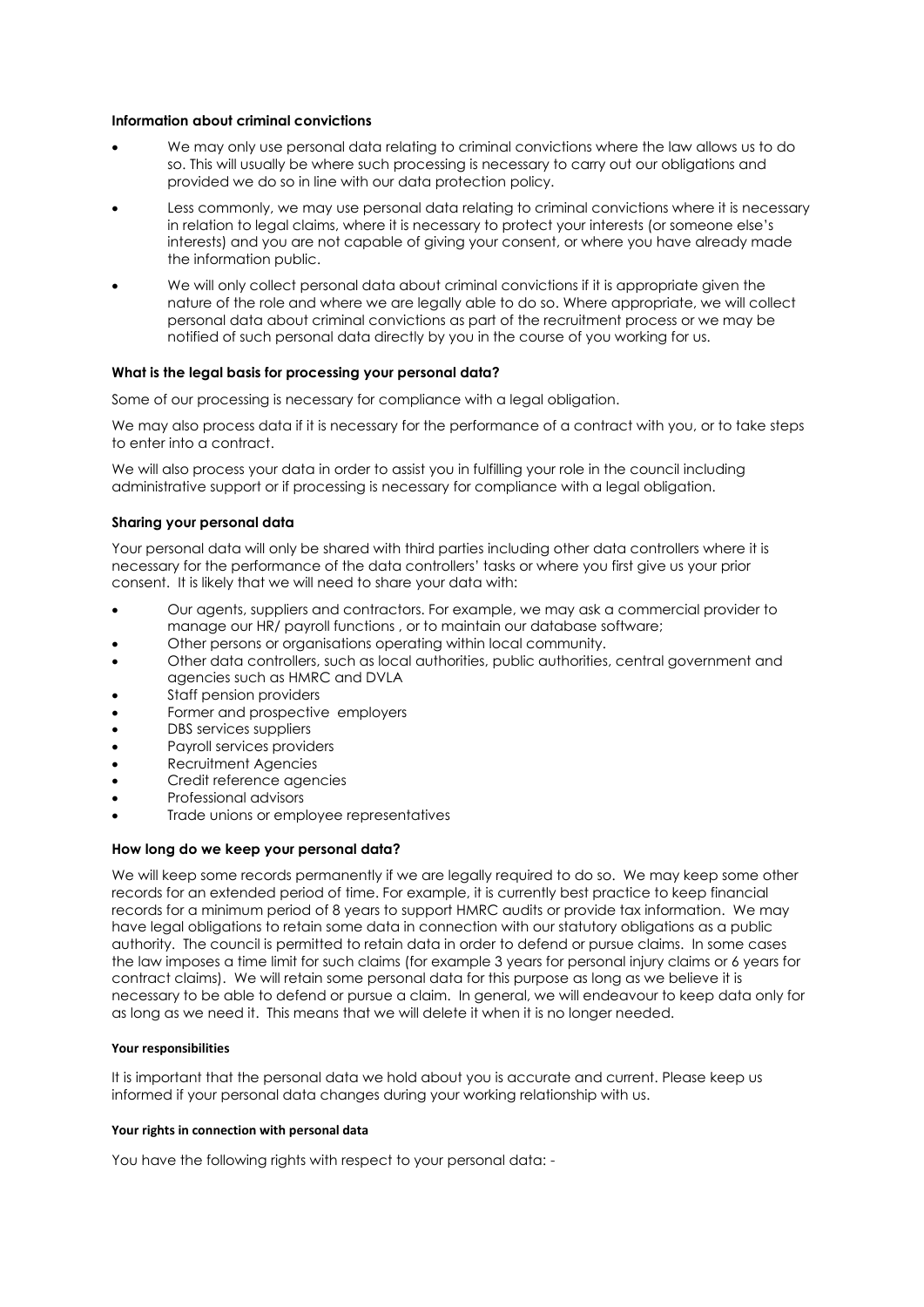When exercising any of the rights listed below, in order to process your request, we may need to verify your identity for your security. In such cases we will need you to respond with proof of your identity before you can exercise these rights.

# *1. The right to access personal data we hold on you*

- At any point you can contact us to request the personal data we hold on you as well as why we have that personal data, who has access to the personal data and where we obtained the personal data from. Once we have received your request we will respond within one month.
- There are no fees or charges for the first request but additional requests for the same personal data or requests which are manifestly unfounded or excessive may be subject to an administrative fee.

# *2. The right to correct and update the personal data we hold on you*

• If the data we hold on you is out of date, incomplete or incorrect, you can inform us and your data will be updated.

# *3. The right to have your personal data erased*

- If you feel that we should no longer be using your personal data or that we are unlawfully using your personal data, you can request that we erase the personal data we hold.
- When we receive your request we will confirm whether the personal data has been deleted or the reason why it cannot be deleted (for example because we need it for to comply with a legal obligation).
- *4. The right to object to processing of your personal data or to restrict it to certain purposes only*
- You have the right to request that we stop processing your personal data or ask us to restrict processing. Upon receiving the request we will contact you and let you know if we are able to comply or if we have a legal obligation to continue to process your data.

# *5. The right to data portability*

- You have the right to request that we transfer some of your data to another controller. We will comply with your request, where it is feasible to do so, within one month of receiving your request.
- *6. The right to withdraw your consent to the processing at any time for any processing of data to which consent was obtained*
- You can withdraw your consent easily by telephone, email, or by post (see Contact Details below).

# *7. The right to lodge a complaint with the Information Commissioner's Office.*

• You can contact the Information Commissioners Office on 0303 123 1113 or via email https://ico.org.uk/global/contact-us/email/ or at the Information Commissioner's Office, Wycliffe House, Water Lane, Wilmslow, Cheshire SK9 5AF.

# **Transfer of Data Abroad**

Any personal data transferred to countries or territories outside the European Economic Area ("EEA") will only be placed on systems complying with measures giving equivalent protection of personal rights either through international agreements or contracts approved by the European Union. Our website is also accessible from overseas so on occasion some personal data (for example in a newsletter) may be accessed from overseas.

# **Further processing**

If we wish to use your personal data for a new purpose, not covered by this Privacy Notice, then we will provide you with a new notice explaining this new use prior to commencing the processing and setting out the relevant purposes and processing conditions. Where and whenever necessary, we will seek your prior consent to the new processing, if we start to use your personal data for a purpose not mentioned in this notice.

#### **Changes to this notice**

We keep this Privacy Notice under regular review and we will place any updates on this web page: [http://www.escrick.org/council/documentation.](http://www.escrick.org/council/documentation) This Notice was last updated in May 2018.

#### **Contact Details**

Please contact us if you have any questions about this Privacy Notice or the personal data we hold about you or to exercise all relevant rights, queries or complaints at: